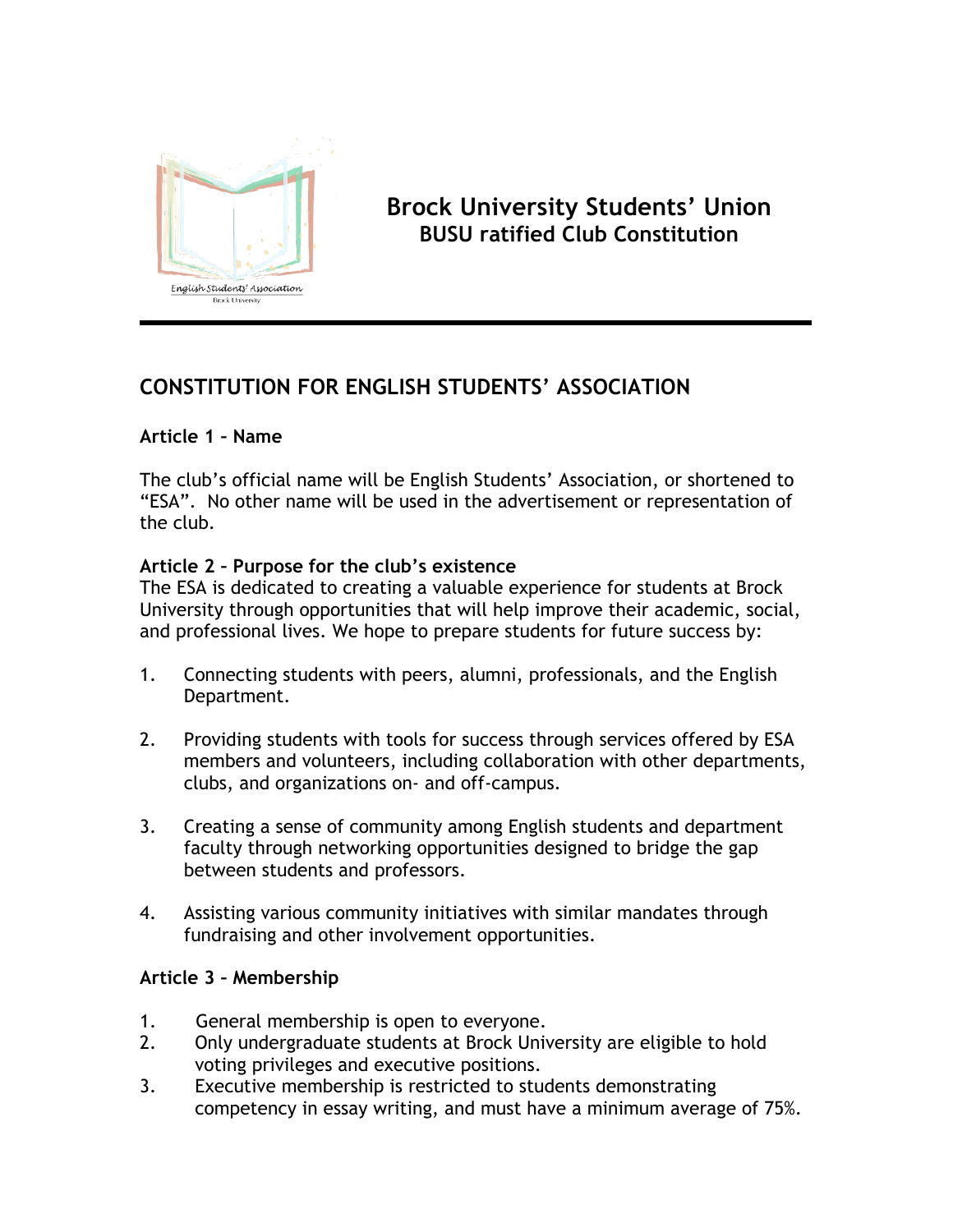Exceptions may be granted upon the approval and/or recommendation of either the English Department Chair or ESA faculty liaison.

4. Associate non-voting members shall be allowed.

#### **Article 4 – Executive**

- 1. The executive committee shall consist of:
- a) President
- b) Vice-President Finance and Administration
- c) Vice-President Marketing and Communications

#### **Article 5 – Duties of the Executive**

President

- Will oversee the other members of the executive in their duties
- Will attend executive meetings as called by the President, or any two (2) executive officers, with a maximum of two (2) acceptable absences without consequence. Should more than two absences occur, refer to section 2.6 and 2.7 of The English Students' Association Executive Committee Bylaw
- Will be responsible for all administrative dealings of the club
- Will liaise with the English Department Faculty and ESA faculty liaison
- Will be responsible for promoting and furthering the growth of the club
- Will have signing authority for the club
- Refer to the ESA bylaw for more specific duties of the President

Vice-President Finance and Administration

- Will assist the President in his/her duties
- Will attend executive meetings as called by the President, or any two (2) executive officers, with a maximum of two (2) acceptable absences without consequence. Should more than two absences occur, refer to section 2.6 and 2.7 of The English Students' Association Executive Committee Bylaw
- Will be responsible for all financial dealings of the club
- Will assume all powers of the President in his/her absence
- Will have signing authority for the club
- Refer to the ESA bylaw for more specific duties of the Vice-President Finance Administration

Vice-President Marketing and Communications

- Will assist the President in his/her duties
- Will attend executive meetings as called by the President, or any two (2) executive officers, with a maximum of two (2) acceptable absences without consequence. Should more than two absences occur, refer to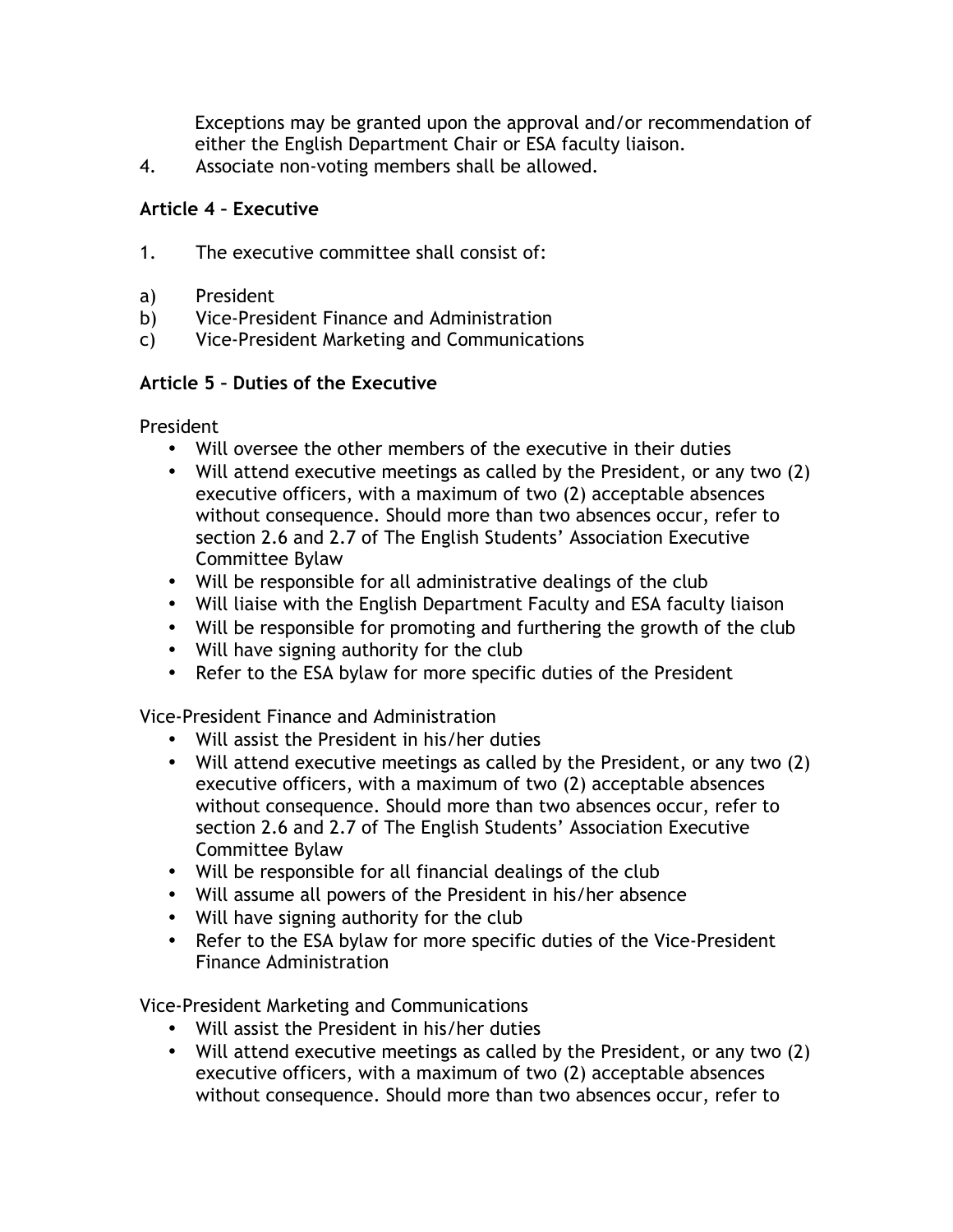section 2.6 and 2.7 of The English Students' Association Executive Committee Bylaw

- Will be responsible for marketing the club's events and services
- Will be responsible for volunteer outreach and recruitment
- Will have signing authority for the club
- Refer to the ESA bylaw for more specific duties of the Vice-President Marketing and Communications

## **Article 6 – Active Member Committee**

- 1. The Active Member Committee shall consist of:
- a) Any number of students looking for more responsibilities within the ESA, with a minimum average of 65%

## **Article 7 – Duties of the Active Member Committee**

Committee Members

- Will report to the President
- Will be the first point of contact outside of the executive committee for assistance with event logistics
- Will be responsible for supporting the executive committee during weekly peer review sessions on academic papers
- Graduating students will be eligible for the ESA Book Prize scholarship subsidized by the club's fundraising initiatives

## **Article 8 - Finances**

1. A membership fee will be set by the executive annually.

## **Article 9 – Meetings**

- 1. At least three general meetings shall be held during the school year, including the Annual General Meeting.
- 2. Members will be informed of each of these meetings at least seven days in advance.

#### **Article 10 – Elections**

1. All election procedures will abide by the policies set out in Bylaw 2550 – The Clubs Bylaw.

#### **Article 11 – Amendments**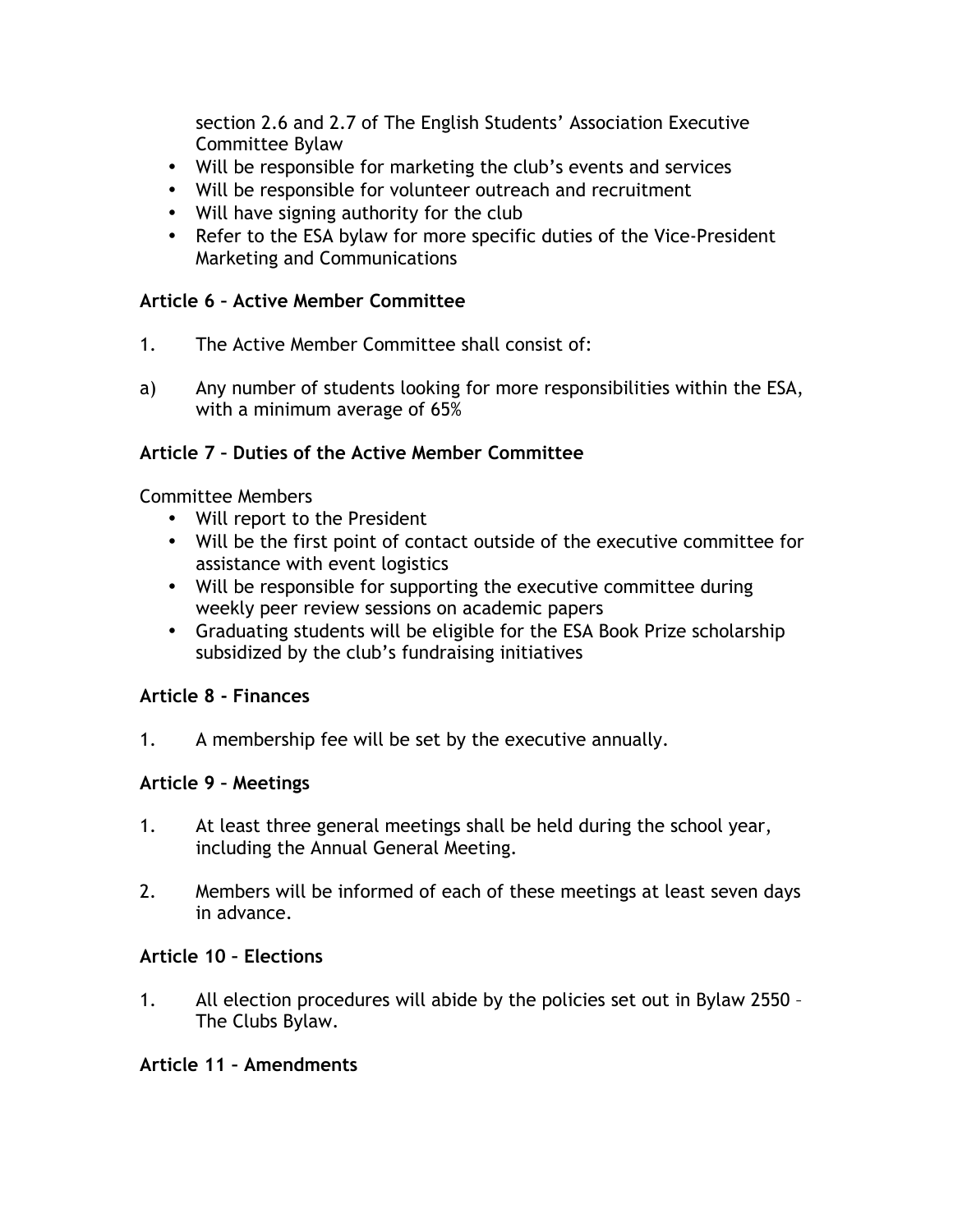- 1. Amendments to the constitution must win a two-thirds majority vote of members present.
- 2. Amendments to the constitution must be approved by the Clubs Policy Committee, which must be presented with a typed copy of the proposed amendment as well as typed minutes from the meeting when the amendment was passed in order to prove that this amendment was adopted.

## **Article 12 – Impeachment**

- 1. Any member of the club who commits an act negatively affecting the interests of the club and its members, or fails to reasonably fulfill the duties of their membership status, may be given notice of impeachment.
- 2. The impeached individual will have the right to defend his/her actions.
- 3. A two-thirds majority vote of members present will result in the removal of the impeached individual from the club and the loss of any privileges associated with the club.

## **Article 13 – Agency Clause**

1. The English Students' Association is not an agent of the University Students' Council and its views and actions do not represent those of the University Students' Council.

#### **Name of the Bylaw**

1. This bylaw shall be referred to as "The English Students' Association Executive Committee Bylaw".

## **2. Attendance and Meetings Policy**

- 2.1. Executive members are expected to attend all mandatory English Students' Association meetings and Essay Clinics.
- 2.2. In the case of an expected absence, executives of the ESA must notify the President with an explanation of the absence at least twenty-four (24) hours before the beginning of the scheduled meeting or Essay Clinic.
- 2.3. In the case of an unexpected absence, executives of the ESA must notify the President with an explanation of the absence within the twentyfour (24) hour period following the scheduled meeting or Essay Clinic.
- 2.4. It is the responsibility of the Vice President Finance and Administration to take attendance during mandatory meetings. Attendance will be taken within the first 10 minutes of a scheduled meeting. The President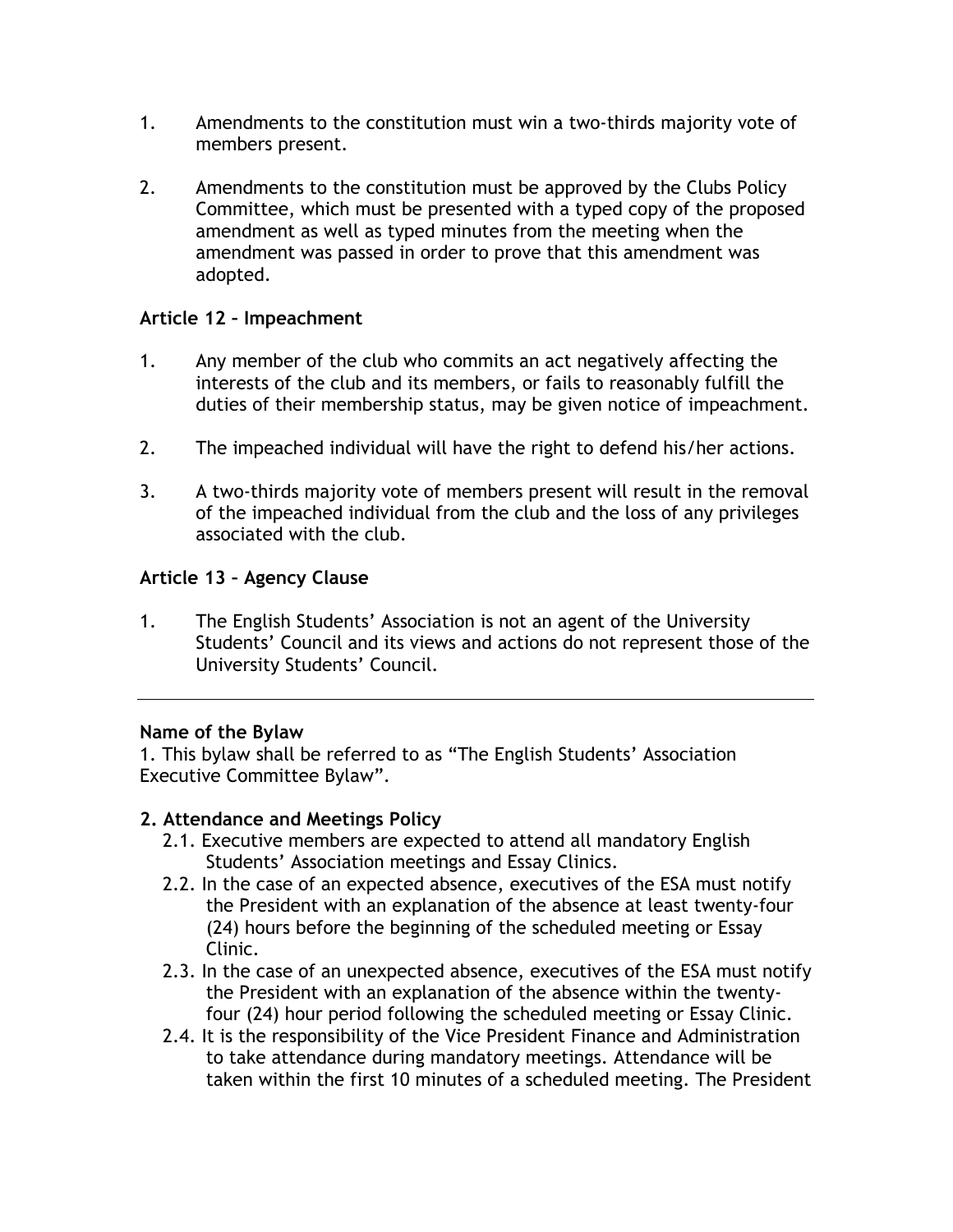will assume the responsibility of recording attendance in the absence of the Vice President Finance and Administration.

- 2.5. In the event of the absence of the President, all executive members must be notified at least twenty-four (24) hours before the beginning of the scheduled meeting, and the Vice President Finance and Administration will fulfill her or his responsibilities during that meeting. This includes the responsibilities outlined in the constitution.
- 2.6. If an executive is excused or unexcused for more than two (2) meetings or Essay Clinics in the Fall or Winter term the executive committee will endorse a performance evaluation and may recommend impeachment of the individual.
- 2.7. Extenuating circumstances, such as illness with a doctor's note, death in the family, conflicts due to the student's involvement in varsity athletics, co-op, med plus, or other degree related requirements, will be assessed by the executive prior to impeachment to determine grounds for discontinuation of membership.

## **3. Additional Duties of the Executive**

## **3.1. President**

- 3.1.1. Will chair all meetings
- 3.1.2. Will be responsible for creating and distributing agendas to members for each meeting held throughout the year
- 3.1.3. Will be the primary contact for the club and will be responsible for communicating with the designated ESA faculty liaison within the English Department
- 3.1.4. Will be responsible for leading a minimum of one (1) Essay Clinic for two (2) hours on a weekly basis during each term in accordance with sections 2 and 4 of The English Students' Association Executive Committee Bylaw
- 3.1.5. Will coordinate Essay Clinic and club event schedules around the availability of committee and executive members for the Fall and Winter terms
- 3.1.6. Will keep a complete record of all volunteer hours completed by general, active member committee, and executive committee members, and will collect the necessary student information to submit relevant hours to Experience Plus upon consent of the student
- 3.1.7. Will be responsible for communicating with the English Department's administrative assistant and faculty staff when necessary
- 3.1.8. Will be responsible for promoting the ESA's events and services at events, in person, and through management of the official club email
- **3.2. Additional Duties of the Vice President Finance and Administration**